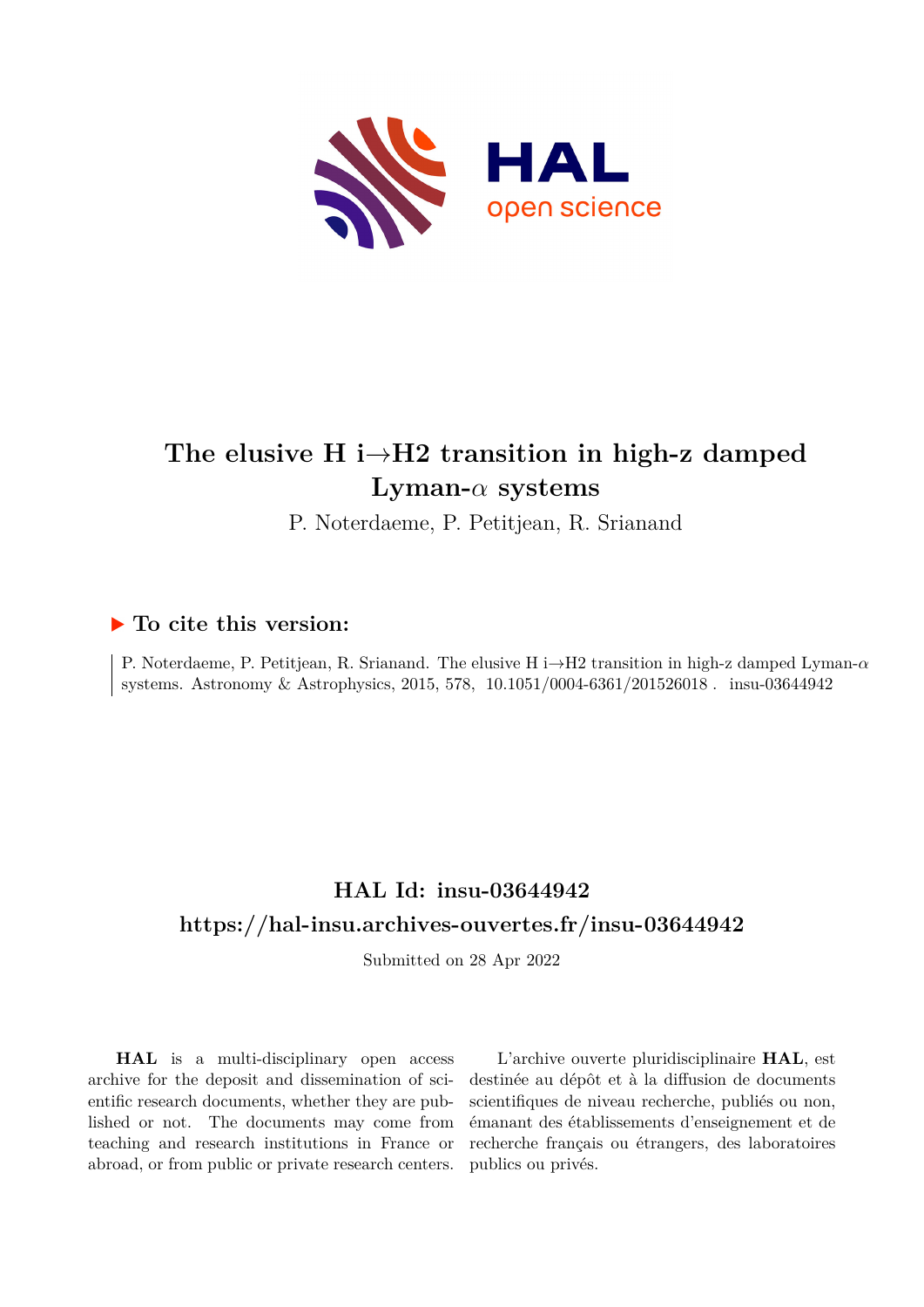A&A 578, L5 (2015) DOI: 10.1051/0004-6361/[201526018](http://dx.doi.org/10.1051/0004-6361/201526018) © ESO 2015

LETTER TO THE EDITOR

### **The elusive H** i→**H2 transition in high-<sup>z</sup> damped Lyman-**α **systems**

P. Noterdaeme<sup>1</sup>, P. Petitjean<sup>1</sup>, and R. Srianand<sup>2</sup>

<sup>1</sup> Institut d'Astrophysique de Paris, CNRS-UPMC, UMR 7095, 98bis bd Arago, 75014 Paris, France e-mail: noterdaeme@iap.fr

<sup>2</sup> Inter-University Centre for Astronomy and Astrophysics, Post Bag 4, Ganeshkhind, 411 007 Pune, India

Received 4 March 2015 / Accepted 17 May 2015

#### **ABSTRACT**

We study the H2 molecular content in high redshift damped Lyman-<sup>α</sup> systems (DLAs) as a function of the H <sup>i</sup> column density. We find a significant increase of the H2 molecular content around log *<sup>N</sup>*(H <sup>i</sup>) (cm−2) <sup>∼</sup> <sup>21</sup>.5−22, a regime unprobed until now in intervening DLAs, beyond which the majority of systems have  $log N(H_2) > 17$ . This is in contrast with lines of sight towards nearby stars, where such H<sub>2</sub> column densities are always detected as soon as  $log N(HI) > 20.7$ . This can qualitatively be explained by the lower average metallicity and possibly higher surrounding UV radiation in DLAs. However, unlike in the Milky Way, the overall molecular fractions remain modest, showing that even at a large *N*(H i) only a small fraction of overall H i is actually associated with the selfshielded H2 gas. Damped Lyman-<sup>α</sup> systems with very high-*N*(H <sup>i</sup>) probably arise along quasar lines of sight passing closer to the centre of the host galaxy where the gas pressure is higher. We show that the colour changes induced on the background quasar by continuum (dust) and line absorption (H i Lyman and H2 Lyman & Werner bands) in DLAs with log *<sup>N</sup>*(H i) <sup>∼</sup> 22 and metallicity  $\sim$ 1/10 solar is significant, but not responsible for the long-discussed lack of such systems in optically selected samples. Instead, these systems are likely to be found towards intrinsically fainter quasars that dominate the quasar luminosity function. Colour biasing should in turn be severe at higher metallicities.

**Key words.** quasars: absorption lines – ISM: molecules

#### **1. Introduction**

The atomic to molecular hydrogen transition is a prerequisite process for star formation through the collapse of molecular clouds and therefore has important implications for the evolution of galaxies (e.g. Kennicutt & Evans 2012). The relative amount of dense molecular and diffuse atomic gas in nearby galaxies is found to be correlated with the hydrostatic pressure at the galactic mid-plane (Blitz  $&$  Rosolowsky 2006), which is driven by the gravity of gas and stars. This is a natural consequence of thermal equilibrium of the gas, leading to multiple phases under an external pressure (e.g. Wolfire et al. 1995). The transition between H<sub>I</sub> and  $H_2$  can then be linked to a critical gas surface mass density above which star formation is triggered, inducing a Schmidt-Kennicutt relation (e.g. Schaye 2001; Altay et al. 2011; Lagos et al. 2011; Popping et al. 2014).

The local abundance of  $H_2$  in the interstellar medium (ISM) depends on the balance between its formation, primarily on the surface of dust grains (e.g. Jura 1974; but also in the gas phase though the H<sup>-</sup>+H→H<sub>2</sub>+e<sup>-</sup> reaction, Black et al. 1987), and its dissociation by UV photons. Because the dissociation occurs through Lyman and Werner band line transitions (e.g. Dalgarno & Stephens 1970), self-shielding becomes very efficient when H2 absorption lines from several rotational levels become saturated (e.g. Draine & Bertoldi 1996). Dust grains also absorb Lyman and Werner band photons further contributing to decreasing the photo-dissociation rate. Theoretical microphysics models that include detailed treatment of the formation of  $H<sub>2</sub>$  onto dust grains and the dust- and self-shielding of  $H<sub>2</sub>$  show that the conversion from atomic to molecular occurs above a *N*(H i)-threshold that increases with decreasing metallicity (e.g. Krumholz et al. 2009; McKee & Krumholz 2010; Gnedin & Kravtsov 2011; Sternberg et al. 2014).

A sharp increase in the  $H_2$  column densities has been first noticed above  $log N(H I)$  ~ 20.7 in the local Galactic ISM by Savage et al. (1977). In turn, the first studies of the Magellanic clouds by Tumlinson et al. (2002) did not reveal any dependence of the  $H_2$  content on the H<sub>I</sub> column density. This was explained by a high average UV radiation due to intense local star formation activity together with lower metallicities. At high redshift, H<sub>2</sub> is generally detected in about 10% of damped Lyman- $\alpha$  systems (DLAs) or less (Petitiean et al. 2000; Ledoux et al. 2003; Noterdaeme et al. 2008). Physical conditions in these sub-solar metallicity systems indicate densities of the order of  $n \sim 50$  cm<sup>-3</sup> in the cold neutral medium, and ambient radiation field a few times the Draine field (e.g. Srianand et al. 2005; Neeleman et al. 2015). Noterdaeme et al. (2008) noted that the presence of  $H_2$  does not strongly depend on the total neutral hydrogen column density up to  $log N(H I) \sim 21.5$ . They concluded that large molecular hydrogen content, as predicted by Schaye (2001) may be found at higher column densities.

Here, we investigate the  $H_2$  content of high redshift HIselected DLAs at the extreme H<sub>I</sub> column density end, a regime almost unprobed until now and only made reachable very recently thanks to very large DLA datasets (Noterdaeme et al. 2012) and high-resolution spectroscopic follow-up.

#### **2. The atomic to molecular hydrogen transition**

We have recently searched for  $H_2$  in four extremely strong DLAs (ESDLAs, defined as  $log N(HI) \geq 21.7$ , Noterdaeme et al. 2014) using the Ultraviolet and Visual Echelle Spectrograph (UVES) on the Very Large Telescope (VLT). This brings the number of ESDLAs with  $H<sub>2</sub>$  searches (all with VLT/UVES) to seven. Details of H<sub>I</sub> and  $H_2$  measurements in these ESDLAs are summarised in Table 1. Combining this with other measurements we explore the  $H_2$  content as a function of  $N(H I)$  in DLAs while refraining from drawing any conclusion on the overall  $H_2$ detection rate. We can do so since the DLAs used for this study were selected only on the basis of their neutral hydrogen content.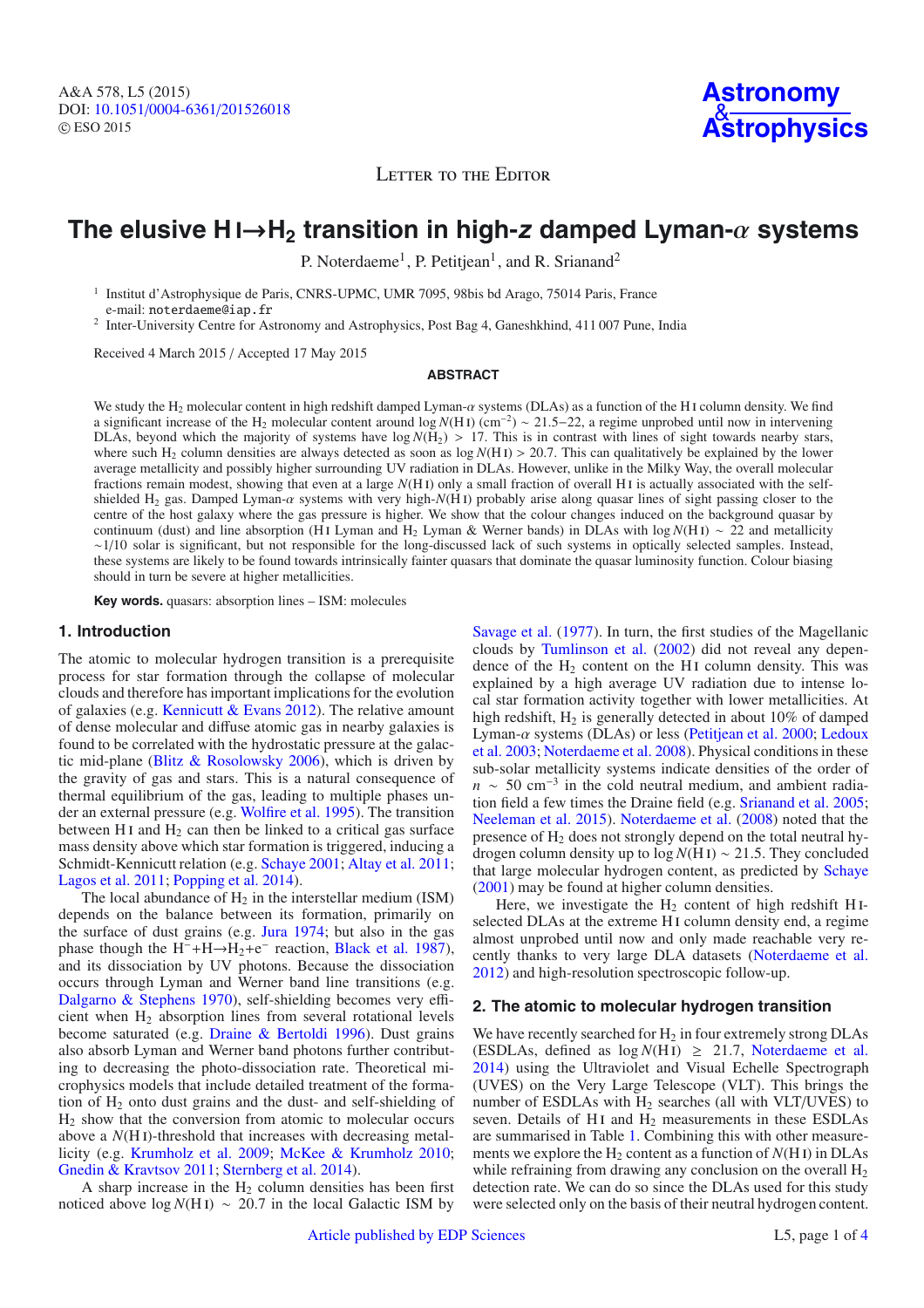

**[Fig. 1.](http://dexter.edpsciences.org/applet.php?DOI=10.1051/0004-6361/201526018&pdf_id=1)** *Left*: column density of H<sub>2</sub> as a function of that of H<sub>I</sub>. Data for high-redshift ( $z > 1.8$ ) quasar-DLAs (black points and arrows) are from Noterdaeme et al. (2008; updated to more recent determination in a few cases, Ivanchik et al. 2010; Rahmani et al. 2013; Albornoz Vásquez et al. 2014). Additional measurements in ESDLAs are from Noterdaeme et al. (2015) and Guimarães et al. (2012). Data for GRB-DLAs (green) are from Ledoux et al. (2009, upper limits), Prochaska et al. (2009, GRB 080607), Krühler et al. (2013, GRB 120815A), and Friis et al. (2015, GRB 121024A). With the exception of GRB 080607 and GRB 121024A, in which damped H<sub>2</sub> lines allow for accurate column density measurement at medium spectral resolution, all high-*z* values (quasar and GRB DLAs) are from UVES data. Purple (resp. orange) points represent measurements in the Milky Way (resp. SMC). The dotted, dashed, and dash-dotted lines represent average molecular fractions of, respectively,  $f = 0.1$ , 1, and 10%. *Right*: frequency of H<sub>2</sub> detection as a function of the H<sub>I</sub> column density. For each  $N(H_1)$  bin, systems with  $log N(H_2) \ge 17$  are coded in colour, and systems with  $\log N(H_2)$  < 17 are shown in white. Systems with upper limits that are not stringent (i.e. above  $\log N(H_2) = 17$ ) are not taken into account. The numbers in each box indicate the total number of systems contributing to the bin. Crossed boxes have no statistics.

**Table 1.** H<sub>2</sub> in ESDLAs with log  $N(H I) \ge 21.7$ .

| Ouasar        | $z_{\rm abs}$ | log N(HI)        | $log N(H_2)$     | Ref.                        |
|---------------|---------------|------------------|------------------|-----------------------------|
| HE 0027-1836  | 2.402         | $21.75 \pm 0.10$ | $17.43 \pm 0.02$ |                             |
| O J0154+1935  | 2.251         | $21.75 \pm 0.15$ | $\sim$ 18        | $\mathcal{D}_{\mathcal{A}}$ |
| $O$ 0458-0203 | 2.040         | $21.70 \pm 0.10$ | < 14.60          | 3                           |
| O J0816+1446  | 3.287         | $22.00 \pm 0.10$ | $18.66 \pm 0.30$ | 4                           |
| O1157+0128    | 1.944         | $21.80 \pm 0.10$ | < 14.50          |                             |
| O J1456+1609  | 3.352         | $21.70 \pm 0.10$ | $17.10 \pm 0.09$ | $\mathfrak{D}$              |
| OJ2140-0321   | 2.340         | $22.40 \pm 0.10$ | $20.13 \pm 0.07$ | 2                           |

**References.** (1) Rahmani et al. (2013); (2) Noterdaeme et al. (2015); (3) Noterdaeme et al. (2008); (4) Guimarães et al. (2012).

For this reason, we do not include recent  $H_2$  detections obtained by directly targeting systems based on the presence of cold gas<sup>1</sup>.

In the left panel of Fig. 1, we compare the total  $H_2$  column density versus that of H i in our extended high-*z* DLA sample (Noterdaeme et al. 2008 and the new ESDLAs) with values in the local Galactic ISM (Savage et al. 1977), in the Small Magellanic Cloud (SMC; Welty et al. 2012), and in DLAs associated with γ-ray burst afterglows (GRB-DLAs). In the overall population, we clearly see a bimodality in the distribution of  $N(H_2)$ : most detections have  $log N(H_2) > 17$ , far above the typical detection limits (a few times  $10^{14}$  cm<sup>-2</sup>). In the following, we denote as "strong" (resp. "weak") the systems with  $\log N(H_2) > 17$ (resp. <17). The right panel shows the distribution of systems in each of these populations as a function of the H<sub>I</sub> column density<sup>2</sup>. We find that  $H_2$  is detected with column densities higher than  $10^{17}$  cm<sup>-2</sup> in four (five if we include the possible H<sub>2</sub> detection in the DLA towards J0154+1935) ESDLAs out of seven. This is significantly higher than the value seen in the the overall DLA population (∼10%, Noterdaeme et al. 2008; Balashev et al. 2014 or possibly less, Jorgenson et al. 2014). The increase in the fraction of strong  $H_2$  systems is significant but not as sharp as is seen in the Milky Way or in the Small Magellanic Cloud. In addition, the overall molecular fractions remain modest (∼1% or less).

To explain this, it must be noted that the multi-phase nature of the neutral gas is not equivalently probed by the different samples. The values corresponding to the Milky Way come from lines of sight towards nearby stars that are located only within ∼100 pc. These should therefore probe a single cloud that produces most of the total observed column density and in which the  $N(HI)$  and  $N(H<sub>2</sub>)$  can be directly related by microphysics. The situation is already different towards stars in the Magellanic clouds for which the observed column densities may include gas from different clouds or phases along the same line of sight. Welty et al. (2012) also argued that previous *N*(H i) determinations in the SMC were overestimated because they were derived from 21 cm emission, which averages structures in the ISM at scales smaller than the radio beams. Indeed, once the *N*(H i)-values are more accurately determined using Ly- $\alpha$ -absorption (i.e. along the same pencil-beam line of sight as used for  $H_2$  measurements) higher molecular fractions are found in the SMC, revealing a clearer segregation between the strong and weak H<sub>2</sub> populations around  $\log N(H I) \sim 21^3$ . In DLAs, the H<sub>I</sub> and  $H_2$  column densities are measured through UV absorption along the same line of sight. However, a single quasar sight line likely samples multiple gas components having

Either because of the detection of C<sub>I</sub> absorption (Srianand et al. 2008; Noterdaeme et al. 2010), the presence of 21 cm absorption (Srianand et al. 2012), or direct evidence of  $H_2$  lines (Balashev et al. 2014).

<sup>&</sup>lt;sup>2</sup> For simplicity only the total  $H_2$  column density is used for a given DLA. In spite of this, the total  $N(H_2)$  is dominated in all cases by a few components that individually also have  $log N(H_2) > 17$ .

We caution that part of the background stars were targeted for stellar studies (hence generally probing low extinction lines of sight), while others were specifically targeted to study the properties of dust, providing highly reddened lines of sight.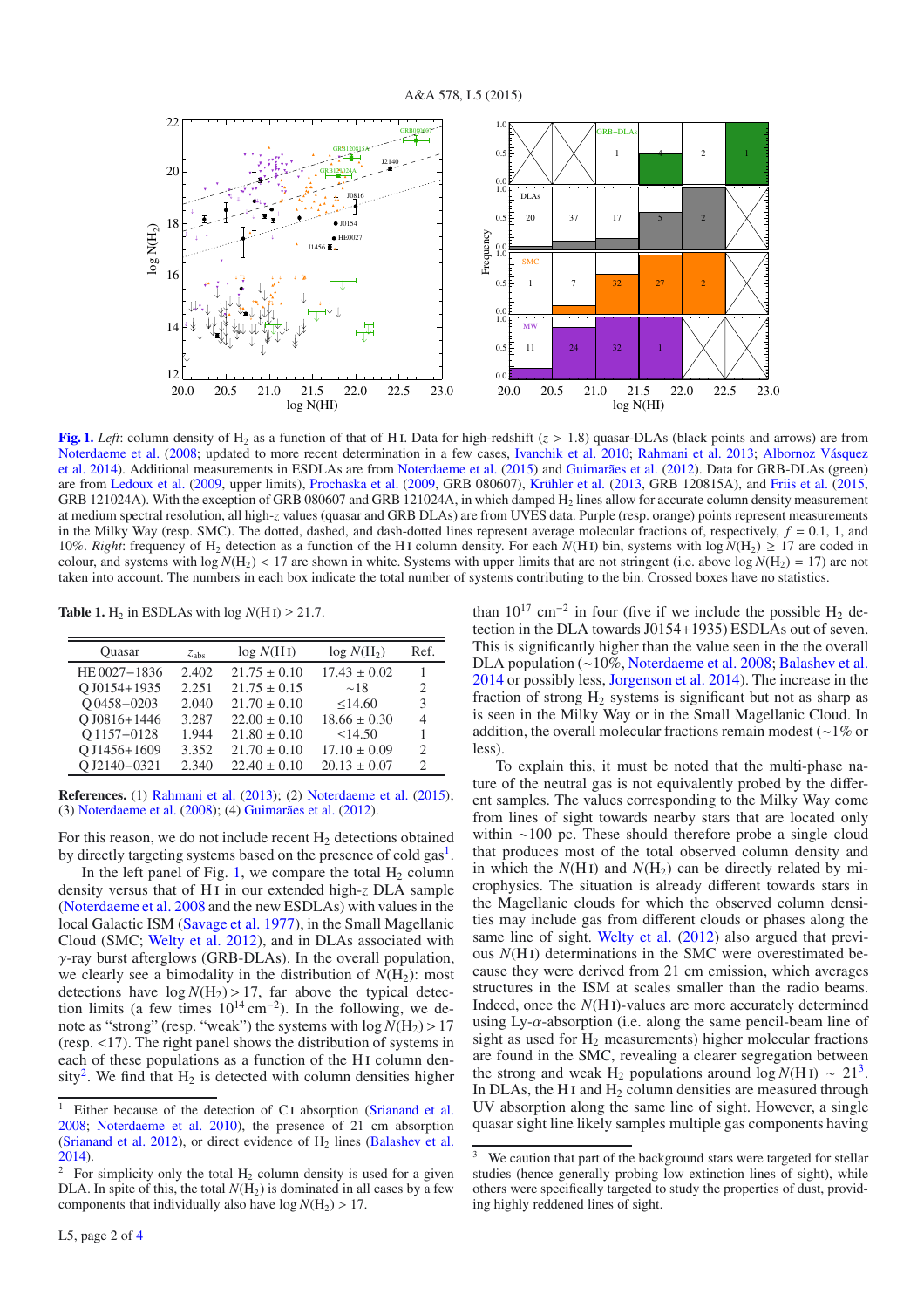

**[Fig. 2.](http://dexter.edpsciences.org/applet.php?DOI=10.1051/0004-6361/201526018&pdf_id=2)** Metallicity versus H<sub>I</sub> column density. Data samples and corresponding symbols are as in Fig. 2. Filled (resp. unfilled) circles represent systems in which H<sub>2</sub> has been detected with  $log N(H_2) \ge 17$  (resp.  $log N(H_2)$  < 17). The dotted (resp. dashed) line represents a constant  $log N(Zn II) = 12.5$  (resp.  $log N(Zn II) = 13.15$ ).

different physical conditions, as seen from the excitation of different species (e.g. Srianand et al. 2005; Liszt 2015; Noterdaeme et al. 2015). In addition, at a given redshift, different DLAs probe different galaxies with their own sets of physical conditions, which may contribute to smoothing the observation of any underlying transition. Recently, Balashev et al. (2015) have used chlorine to show that the *local* metallicity and molecular fraction in the  $H<sub>2</sub>$  components could be much higher than the lineof-sight averaged value, although this does not tell us whether the remaining H i is located in outer layers or in unrelated interloping clouds.

Our results show that a large amount of H i in ESDLAs could indeed be unrelated to  $H_2$ . This is also supported by the similar H2 column densities seen in several much lower *N*(H i) systems. The large  $N(H I)$  probably results from a low impact parameter of the line of sight relative to the galactic centre (Noterdaeme et al. 2014) where the covering factor of  $H_2$ -bearing gas would be higher owing to higher ISM pressure (Blitz & Rosolowsky 2006).

The situation could be similar along the lines of sight towards afterglows of long-duration  $\gamma$  ray bursts (GRBs) where DLAs are often seen with  $log N(HI) > 22$  (e.g. Jakobsson et al. 2006). As these GRBs are linked to the death of a massive star (Bloom et al. 1999), they are probably related to star forming regions that are typically denser and closer to the centre of the host galaxy than quasar-DLAs (Pontzen et al. 2010). Because GRB-DLAs may be subject to a very intense UV radiation field (Tumlinson et al. 2007) one has to exercise caution when comparing them with quasar-DLAs. Nevertheless, although the sample is still small it appears that the detection rate is consistent with that seen in quasar-DLAs albeit with larger molecular fractions. This further supports the idea that most high column density lines of sight likely probe the central regions of a galaxy.

ESDLAs are very rare and huge surveys are needed to find them (Noterdaeme et al. 2009, 2012). However, one could question the fact that the H<sub>1</sub> to H<sub>2</sub> transition may induce a bias in the selection of the quasars against the detection of the corresponding systems.

#### **3. The effect of ESDLAs on the colours of the background quasar**

In Fig. 2, we identify the  $H_2$ -bearing DLAs in the  $N(H I)$ metallicity plane. Interestingly three quasar-DLAs and four GRB-DLAs are now known beyond the limit for significant dust obscuration proposed by Boissé et al. (1998) and long discussed in the literature (e.g. Neeleman et al. 2013). Six of these DLAs show self-shielded H<sub>2</sub>. As observed by Petitjean et al. (2006) and as predicted by some models (e.g. Krumholz et al. 2009; Sternberg et al. 2014), the  $H_2$  detection rate is higher at high metallicity. However, the metallicity at which  $H_2$  is found increases with decreasing  $N(H)$ . The presence of  $H_2$  could be more closely related to the column density of dust grains (Noterdaeme et al. 2008): using the column density of undepleted elements as a first-order proxy for that of dust (Vladilo & Péroux 2005), we can see that 10 of the 15 systems above a line of constant  $\log N(Zn \text{ II}) = 12.5$  have  $\log N(H_2) \ge 17$ , while this fraction is only 4/66 below.

Continuum absorption by dust and the absorption from lines in the Lyman series of H<sub>I</sub> and Lyman and Werner bands of  $H_2$ can significantly affect the quasar transmitted flux in the different bands when column densities become very large. We quantify these effects by calculating the transmission for different H i and H2 column densities and different reddening. For each absorption situation, the induced colour changes depend on the absorption redshift, the filter responses, and the input spectrum (quasar continuum plus Ly  $\alpha$  forest). For simplicity, we fixed  $z_{abs} = 2.35$ (i.e. the redshift of our strongest ESDLA towards J2140−0321), used the filter responses of the Sloan Digital Sky Survey (SDSS, York et al. 2000), and considered a flat quasar spectrum. Our results are shown in Fig. 3. We empirically checked that assuming a flat spectrum has little effect on the results. To this end, we introduced fake absorbers with known properties  $(N(HI), N(H_2))$ , and dust) in real non-BAL quasar spectra (with emission redshift close to that of J2140−0321) and derived the colour changes. We find very good agreement (∼0.01 mag for *<sup>r</sup>*, *<sup>i</sup>*,*<sup>z</sup>* and 0.05 mag in g) with our simple model<sup>4</sup>.

In the case of J2140–0321, we find that the damped Ly  $\alpha$  line alone severely affects the q-band (by  $0.18$  mag). Similarly, the strong  $H_2$  absorption lines raise the *u*-band magnitude by ∼0.26 mag. The importance of these line absorption is similar to that of the continuum absorption owing to the presence of dust (for  $E(B - V) \sim 0.05$ , estimated through SED profile fitting, see Noterdaeme et al. 2014) in these two bands. While the overall colour excesses estimated for J2140−0321 are likely not large enough to push the quasar out of typical colour-selections, it is still significant. We note that a DLA with the same characteristics as those of the DLA associated with GRB 080607 would in turn very likely escape current colour-based selections. In addition, even if such a spectrum were to be obtained, then the DLA would still be hard to recognise using automated detection procedures because of the little transmitted flux remaining between damped H<sub>I</sub> and  $H_2$  absorption lines. This shows that alternative selection of quasars, based for example on NIR photometry (e.g. Fynbo et al. 2013; Krogager et al. 2015), are important in order to avoid biasing against intervening systems beyond the neutral to molecular transition. A promising technique for identifying these systems is to search for Ci absorption (Ledoux et al. 2015).

<sup>4</sup> This consistency check is not possible in the *u*-band because the corresponding wavelength range is not covered by the SDSS spectra.